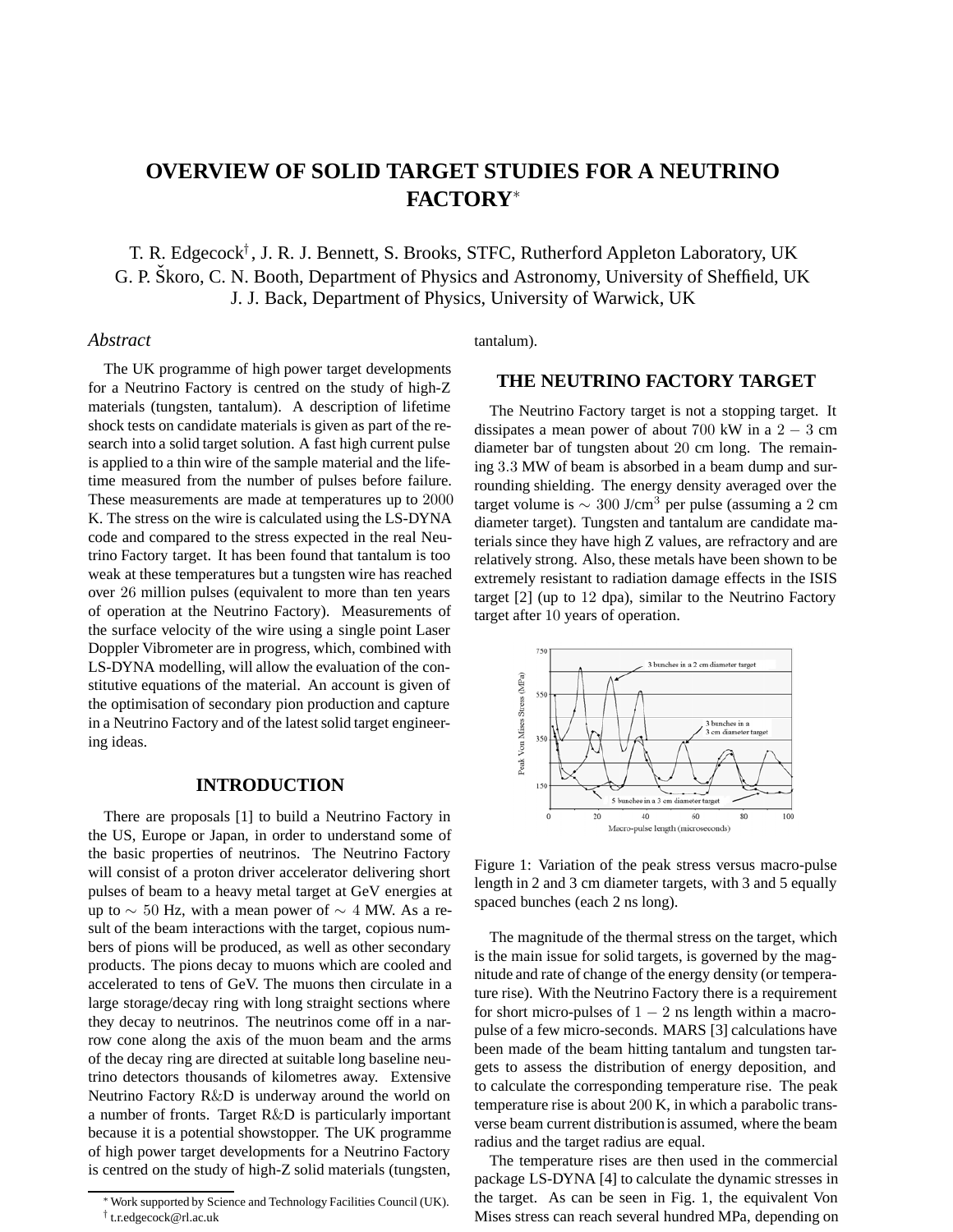the target diameter, the number of bunches (an odd number of bunches is preferred for the muon accelerator) and the pulse length. Also, we can see that by a clever choice of pulse length (assuming equally spaced bunches) we will be able to reduce the stress on the target by a factor of two or more. When discussing a solid tungsten (or tantalum) bar as a choice for a Neutrino Factory target we do not mean to have a single bar; this would be impossible if we keep in mind the energy density, repetition rate and temperature rise per pulse. In our case, the individual bar concept assumes that we have hundreds of bars, and that a 'new' bar would be presented for each beam pulse and then cooled by radiation until the next turn. We have studied different possible designs [5] but the most interesting one is a spokeless wheel concept [6] in which targets are mounted on a wheel which will rotate perpendicularly to the beam direction. In this case, around 150 bars (spaced apart by 100 mm) will form an outer rim that is connected to an inner 'guide/driver' rim of the wheel. The outer diameter will be 5 m, giving a rim speed of 5 m/s. In this concept, the magnetic solenoid magnet used for pion capture has to be split into two halves (Helmholtz coil). This could affect the captured pion yield, but calculations [7] have shown that the capture rate is very similar to the corresponding results for an alternative mercury jet target. These simulations have been done by calculating the pion production rate in the target using MARS and then transporting the captured pions and muons to the end of the front-end using ICOOL code [8]. A lot of work is still required to develop this new engineering idea into a full concept, for example to examine the effect of eddy currents on the wheel, to estimate the forces that the support structure will need to withstand, etc. However, the first step in this direction is to determine the lifetime of tungsten and tantalum as potential Neutrino Factory targets.

## **LIFETIME SHOCK TESTS**

In order to make thermal shock measurements on tantalum and tungsten samples it would be best to do a lifetime test on a real size target in a proton beam over several years. However, beams of this power are not readily available for any length of time. Hence, it was decided to pass a fast, high current pulse through a thin wire made of the candidate materials. Coupled with the use of codes (such as LS-DYNA) to model the thermal shock in the wire it will be possible to find the constitutive equations of state of the material under dynamic conditions. Using the correct constitutive equations for tungsten at high temperatures will allow a better computation of the thermal stresses in a real target of various geometries.

A thin wire is necessary to allow the current to diffuse into the centre of the wire in a sufficiently short time for the shock to be effective. For tantalum and tungsten, the wire cannot be greater than ∼ 0*.*75 mm in diameter. A power supply for the ISIS [9] kicker magnets is being used, supplying a maximum of 60 kV and 9200 A at up to 50



Figure 2: Photograph of a 0*.*75 mm diameter tungsten wire during current pulse tests (a) and illustration of wire clamping (b)

Hz in a pulse which rises in 100 ns and is  $\sim 800$  ns long. The wires, of  $3 - 5$  cm length, are supported in a vacuum chamber to avoid oxidation. One end of the wire is firmly clamped, while the other end is allowed to expand freely through a pair of graphite conductors that lightly clamp the wire (see Fig. 2). The wire is operated at temperatures from 300 to 2500 K by adjusting the pulse repetition rate . The wire temperature is measured by a manually operated optical pyrometer.



Figure 3: Beam power into a target of 2 and 3 cm diameter versus wire current for the same peak stress (at the initial temperature of 2000 K). Using a proton beam requires that we have 3 bunches at optimum spacing to minimise the stress in the target.

The stress in the wire is calculated including both temperature and the Lorenz force from the magnetic field produced by the current passing through it. It was shown that Von Mises stress in the wire reaches similar values to the beam-target case, hence it is possible to relate the current in the wire that produces the same peak stress as the beam in the full sized target (see Fig. 3). The illustration of the results of a number of tests with 0*.*5 mm diameter tungsten wires is shown in Table 1. The tantalum was too weak at temperatures of 1400 K or more. The tungsten was much more robust and the wire only failed when operated at temperatures well over 2000 K. As can be seen in Table 1, in some cases the wire(s) survived tens of millions of pulses, for example 26*.*4 million pulses in the high temperature regime at the equivalent beam power of 4 MW in a 2 cm diameter target. This corresponds to the target lifetime at